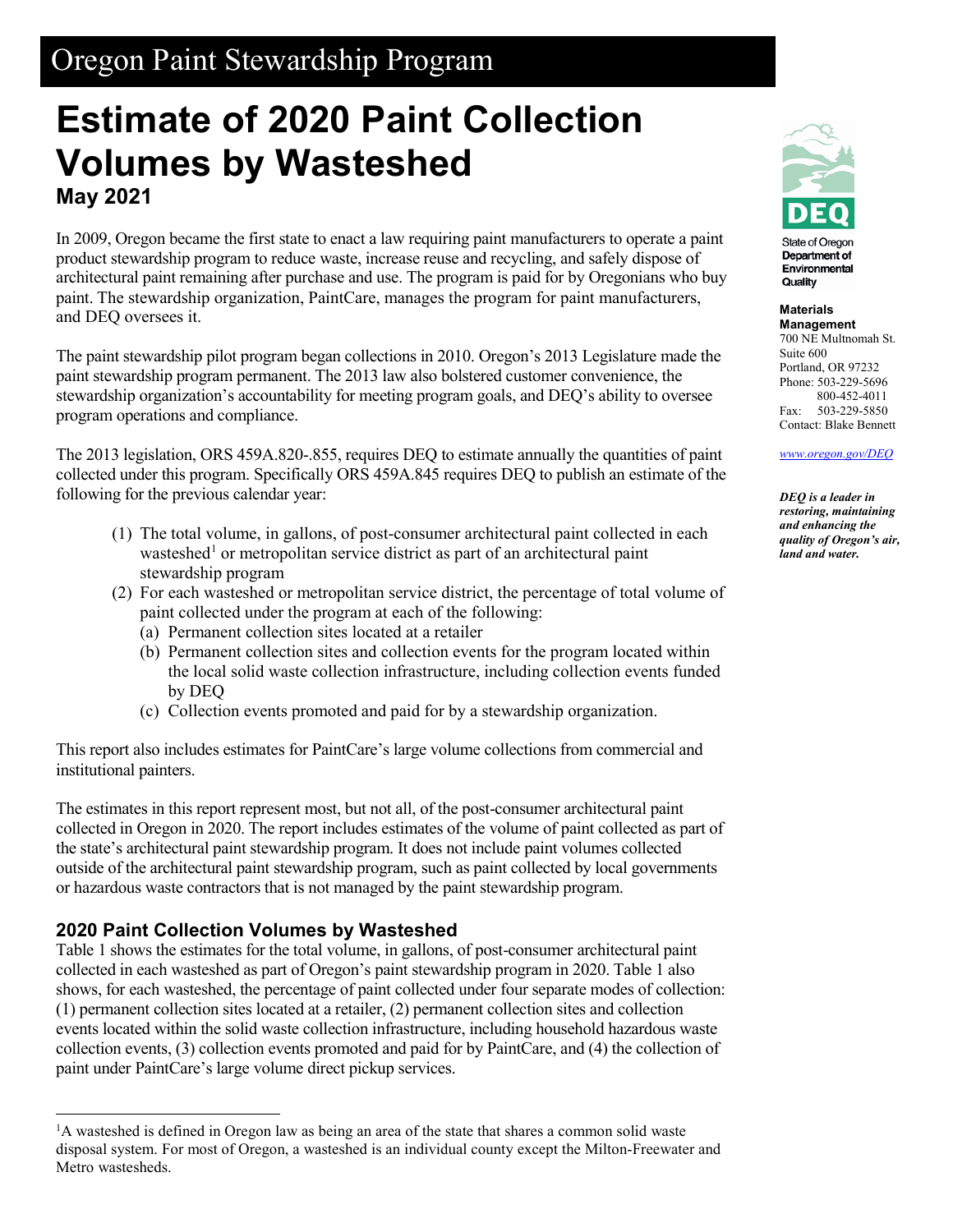| Table 1: Total Gallons, Gallons per Capita, and<br><b>Percent Estimates of 2020 Paint Collection Volumes</b> |                           |                                  |                              |                                                    |                                                   |                                                 |
|--------------------------------------------------------------------------------------------------------------|---------------------------|----------------------------------|------------------------------|----------------------------------------------------|---------------------------------------------------|-------------------------------------------------|
| <b>Wasteshed</b>                                                                                             | <b>Total</b><br>(gallons) | <b>Gallons</b><br>per<br>Capita* | $\%$<br><b>Retail</b>        | $%$ Solid<br><b>Waste</b><br><b>Infrastructure</b> | % PaintCare<br><b>Collection</b><br><b>Events</b> | % Large<br><b>Volume</b><br><b>User/Pick-up</b> |
| Baker                                                                                                        | 1,321                     | 0.08                             | 100.0                        |                                                    |                                                   | $\qquad \qquad \blacksquare$                    |
| <b>Benton</b>                                                                                                | 9,901                     | 0.10                             | 62.7                         | 37.3                                               |                                                   |                                                 |
| Clatsop                                                                                                      | 5,966                     | 0.15                             | 100.0                        |                                                    | $\overline{a}$                                    | $\blacksquare$                                  |
| Columbia                                                                                                     | 9,092                     | 0.17                             | 15.8                         | 84.2                                               | $\overline{\phantom{0}}$                          | $\qquad \qquad \blacksquare$                    |
| Coos                                                                                                         | 4,008                     | 0.06                             | 33.5                         | 66.5                                               | $\overline{a}$                                    | $\overline{\phantom{0}}$                        |
| Crook                                                                                                        | 4,550                     | 0.19                             | 18.6                         | 81.4                                               |                                                   |                                                 |
| Curry                                                                                                        | 3,024                     | 0.13                             | 82.7                         | 17.3                                               |                                                   | $\blacksquare$                                  |
| <b>Deschutes</b>                                                                                             | 63,344                    | 0.32                             | 50.2                         | 48.2                                               | -                                                 | 1.6                                             |
| Douglas                                                                                                      | 7,691                     | 0.07                             | 92.6                         | $\overline{\phantom{a}}$                           | $\overline{\phantom{0}}$                          | 7.4                                             |
| Gilliam                                                                                                      |                           |                                  | $\overline{\phantom{0}}$     |                                                    |                                                   |                                                 |
| Grant                                                                                                        | 570                       | 0.08                             | 100.0                        |                                                    |                                                   | $\overline{\phantom{a}}$                        |
| Harney                                                                                                       | 510                       | 0.07                             | 79.2                         | 20.8                                               |                                                   |                                                 |
| <b>Hood River</b>                                                                                            | 3,135                     | 0.12                             | 20.6                         | 79.4                                               |                                                   |                                                 |
| Jackson                                                                                                      | 28,555                    | 0.13                             | 89.6                         | $\overline{\phantom{a}}$                           | 4.5                                               | 5.9                                             |
| Jefferson                                                                                                    | 1,075                     | 0.04                             | 100.0                        | $\overline{\phantom{0}}$                           | $\frac{1}{2}$                                     | $\blacksquare$                                  |
| Josephine                                                                                                    | 8,708                     | 0.10                             | 90.6                         | $\qquad \qquad \blacksquare$                       | 9.4                                               |                                                 |
| Klamath                                                                                                      | 3,722                     | 0.05                             | 100.0                        | $\frac{1}{2}$                                      | $\qquad \qquad \blacksquare$                      | $\overline{\phantom{a}}$                        |
| Lake                                                                                                         | 958                       | 0.12                             |                              | 100.0                                              |                                                   | -                                               |
| Lane                                                                                                         | 58,092                    | 0.15                             | 51.8                         | 43.2                                               | 0.6                                               | 4.4                                             |
| Lincoln                                                                                                      | 8,327                     | 0.17                             | 10.8                         | 89.2                                               | $\qquad \qquad \blacksquare$                      |                                                 |
| Linn                                                                                                         | 16,105                    | 0.13                             | 58.1                         | 17.6                                               | $\overline{\phantom{0}}$                          | 24.3                                            |
| Malheur                                                                                                      | 2,117                     | 0.07                             | 100.0                        | $\blacksquare$                                     |                                                   | $\overline{\phantom{a}}$                        |
| Marion                                                                                                       | 53,282                    | 0.15                             | 40.3                         | 59.5                                               | $\overline{a}$                                    | 0.2                                             |
| Metro                                                                                                        | 381,297                   | 0.20                             | 39.0                         | 56.2                                               |                                                   | 4.8                                             |
| Milton-Freewater                                                                                             | 390                       | 0.05                             | $\qquad \qquad \blacksquare$ | $\blacksquare$                                     | 100.0                                             | $\blacksquare$                                  |
| Morrow                                                                                                       | 197                       | 0.02                             | -                            | 100.0                                              |                                                   |                                                 |
| Polk                                                                                                         | $\equiv$                  | $\Box$                           | $\overline{\phantom{0}}$     | $\blacksquare$                                     | -                                                 | $\qquad \qquad \blacksquare$                    |
| Sherman                                                                                                      | 113                       | 0.06                             | $\overline{\phantom{0}}$     | 100.0                                              |                                                   |                                                 |
| Tillamook                                                                                                    | 5,371                     | 0.20                             | 9.1                          | 90.9                                               | -                                                 | $\overline{\phantom{a}}$                        |
| Umatilla                                                                                                     | 3,245                     | 0.04                             | 94.3                         | 2.9                                                |                                                   | 2.8                                             |
| Union                                                                                                        | 2,240                     | 0.08                             | 100.0                        | $\overline{\phantom{0}}$                           |                                                   | $\qquad \qquad \blacksquare$                    |
| Wallowa                                                                                                      | 616                       | 0.09                             | 100.0                        |                                                    |                                                   |                                                 |
| Wasco                                                                                                        | 3,827                     | 0.14                             | 38.4                         | 61.6                                               | $\overline{\phantom{0}}$                          | $\overline{\phantom{a}}$                        |
| Wheeler                                                                                                      | 375                       | 0.26                             | $\mathbb{Z}^2$               | 100.0                                              | $\overline{\phantom{0}}$                          |                                                 |
| Yamhill                                                                                                      | 14,548                    | 0.13                             | 75.6                         | 16.7                                               | 4.4                                               | 3.4                                             |
| <b>Total</b>                                                                                                 | 706,270                   | 0.17                             | 46.7                         | 48.7                                               | 0.4                                               | 4.2                                             |

**\***2020 Oregon Certified Population Estimates reported by Portland State University Population Research Center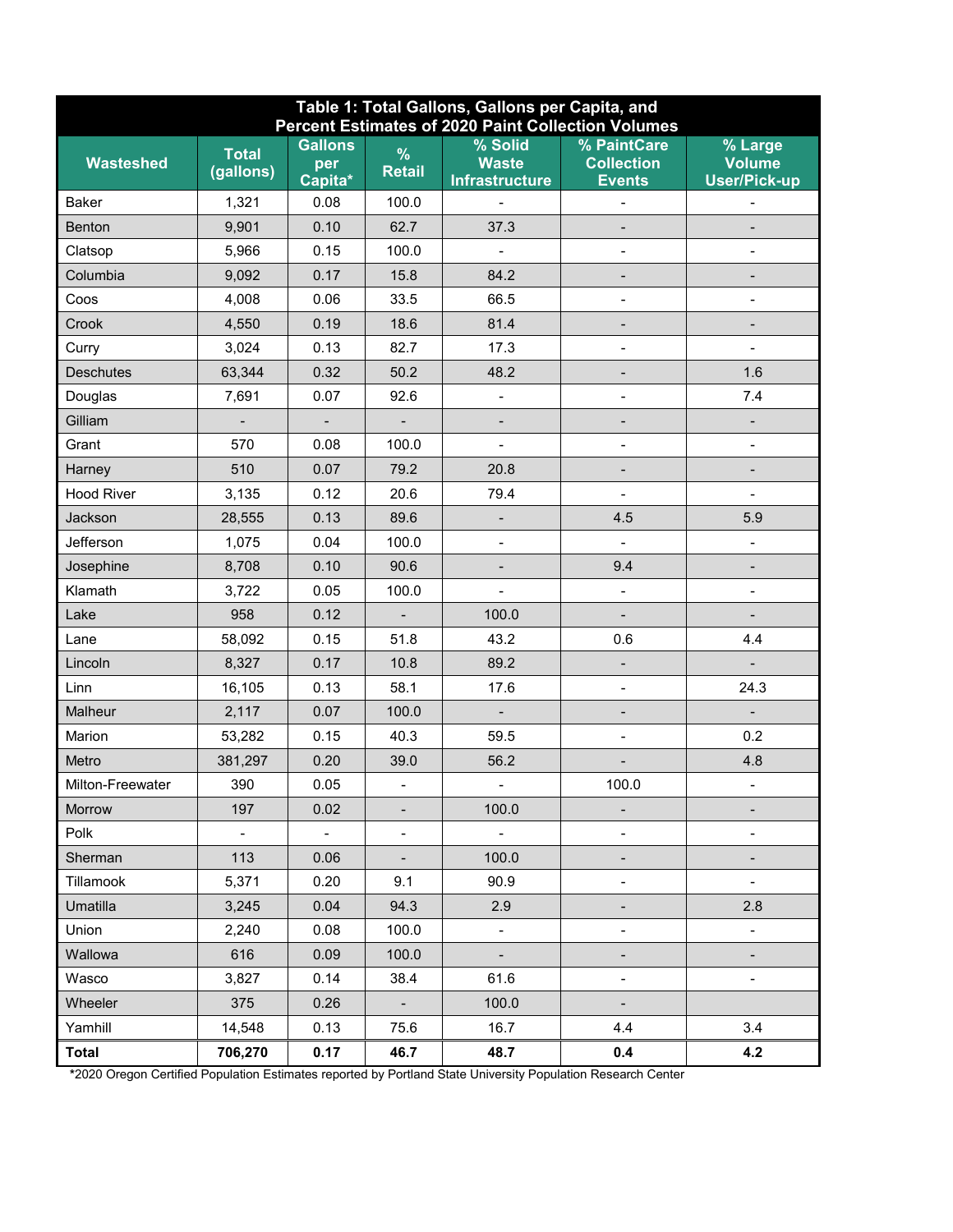Significant Findings:

- 1) **The total estimated volume of post-consumer architectural paint collected in the program declined for the third year in a row.** It decreased by 8 percent from 2019. Even though the total volume decreased, thirteen of the thirty-five wastesheds in Oregon did have increased collection volumes. The overall decline is strongly influenced by the 10% decrease in the Metro region. The Metro region accounts for 54% of the total volume of paint collected in 2020 in Oregon. When excluding the Metro region from the analysis, the estimated volume collected decreased by 5 percent from 2019.
- 2) **Statewide, gallons collected per capita for 2020 had a slight decrease compared to 2019**. Only five wastesheds (Crook, Deschutes, Metro, Tillamook, and Wheeler) had per capita collections higher than the statewide average of 0.17 gallons per capita for 2020. The highest per capita collections occurred in Deschutes County at 0.32. The Metro region per capita collections was 0.20; this indicates that while overall volume collections in the Metro region are declining, per capita collections in the Metro region are higher than most of the rest of the state.
- 3) **Retail and solid waste infrastructure account for the majority of paint collections; they were 46.7% and 48.7%, respectively.** This represents a slight change from 2019, in which retail accounted for 51.6% of total collections.

To provide service to areas of the state that are over 15 miles from the nearest collection site, PaintCare annually contacts local representatives in every county to inquire if a PaintCare collection event should be held. Four areas around the state had PaintCare events in 2020. An additional nineteen locations around the state had events conducted by local representatives, five of which appeared to service areas that were predominately over 15 miles from a collection site. The figure on page 10 in the *Oregon Paint Stewardship Program 2020 Annual Report* displays all areas of the state covered by collection sites and events. Based on PaintCare's analysis for 2020, 98.1% of the population in Oregon resides within 15 miles of an area serviced by a collection site or event. Only one county, Gilliam, did not have a collection site or event; further analysis of past reports indicates Gilliam has not reported any collection volumes since 2015. The 2015 collection volume in Gilliam County was 8 gallons.

The impacts of COVID-19 on collections are not possible to estimate; however, given that at its peak 53% of sites were closed and several PaintCare and HHW collection events were not held, it is reasonable to assume that overall collections would have been higher if COVID-19 had not occurred. In total, 71 of 177 sites were closed. Within the network, 57% of retail sites and 92% of ReStores were closed, while all solid waste facilities (with agreements to operate as collection sites for PaintCare) remained open. Based on composition of the network in regions of the state, some regions were more impacted by closures than other regions. Several larger chain retail stores, following corporate decisions, closed while many independent retail stores remained open. As a result, parts of Southern Oregon, which has a network comprised of more large chain retail stores, saw a greater percentage of closures than areas like Eastern Oregon, which is comprised of more independent retail stores.

## **Estimating Paint Collection Volumes and Percentages**

In composing this report, DEQ used the estimates provided by PaintCare in the *Oregon Paint Stewardship Program 2020 Annual Report* (submitted April 1, 2021), as required under ORS 459A.842. PaintCare describes the methods used for estimating paint volume collection in their 2020 Annual Report.

The 2020 Annual Report also includes a more detailed accounting of collection quantities by retail and reuse drop-off sites, household hazardous waste facilities (HHW), transfer stations, collection events, and other activities for each wasteshed. To obtain the estimates in this report, the percent collected by retail in a wasteshed was determined by dividing the total gallons